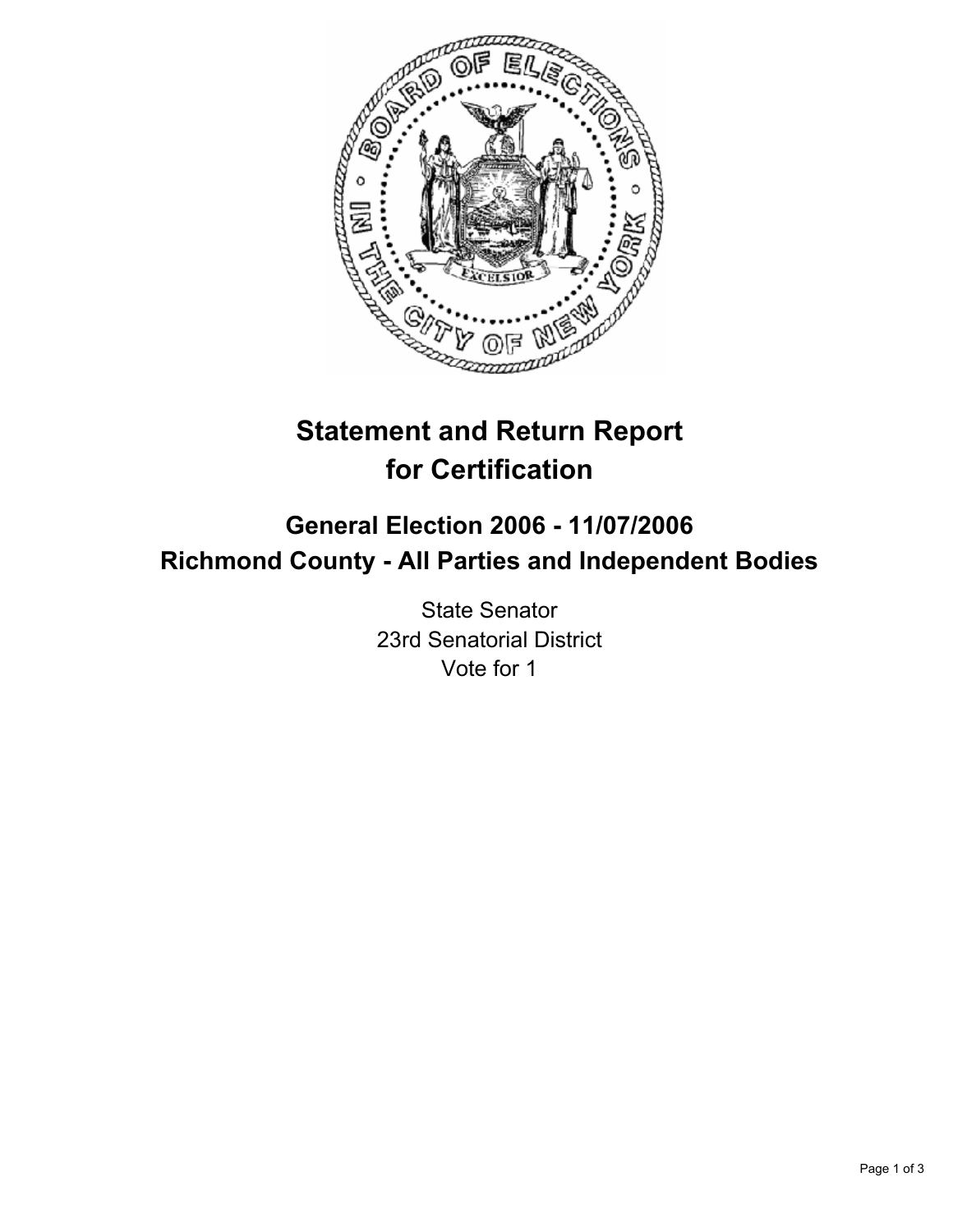

### **Assembly District 60**

| PUBLIC COUNTER                    | 3,957 |  |
|-----------------------------------|-------|--|
| <b>EMERGENCY</b>                  | 0     |  |
| ABSENTEE/MILITARY                 | 160   |  |
| <b>AFFIDAVIT</b>                  | 55    |  |
| <b>Total Ballots</b>              | 4,181 |  |
| DIANE J SAVINO (DEMOCRATIC)       | 1,875 |  |
| DIANE J SAVINO (INDEPENDENCE)     | 114   |  |
| DIANE J SAVINO (WORKING FAMILIES) | 110   |  |
| ANDREW LANZA (WRITE-IN)           | 2     |  |
| ANTHONY XANTHAKIS (WRITE-IN)      |       |  |
| MARIETTA CANNING (WRITE-IN)       | 2     |  |
| RICHARD THOMAS (WRITE-IN)         |       |  |
| <b>Total Votes</b>                | 2,105 |  |
| Unrecorded                        | 2,076 |  |

**Assembly District 61**

| PUBLIC COUNTER                    | 13,034 |
|-----------------------------------|--------|
| <b>EMERGENCY</b>                  |        |
| ABSENTEE/MILITARY                 | 381    |
| <b>AFFIDAVIT</b>                  | 303    |
| <b>Total Ballots</b>              | 13,745 |
| DIANE J SAVINO (DEMOCRATIC)       | 8,185  |
| DIANE J SAVINO (INDEPENDENCE)     | 382    |
| DIANE J SAVINO (WORKING FAMILIES) | 628    |
| ANDREW LANZA (WRITE-IN)           | 4      |
| ANTHONY BOVE (WRITE-IN)           |        |
| JOAN COOGAN (WRITE-IN)            |        |
| JOHN SPENCER (WRITE-IN)           | 1      |
| MARIETTA CANNING (WRITE-IN)       | 6      |
| RICHARD THOMAS (WRITE-IN)         | 21     |
| TIMOTHY M. HOUSTON (WRITE-IN)     | 1      |
| <b>Total Votes</b>                | 9,230  |
| Unrecorded                        | 4,515  |

#### **Assembly District 63**

| <b>PUBLIC COUNTER</b>             | 2,760 |
|-----------------------------------|-------|
| <b>EMERGENCY</b>                  | 0     |
| ABSENTEE/MILITARY                 | 78    |
| AFFIDAVIT                         | 60    |
| <b>Total Ballots</b>              | 2,899 |
| DIANE J SAVINO (DEMOCRATIC)       | 1,566 |
| DIANE J SAVINO (INDEPENDENCE)     | 102   |
| DIANE J SAVINO (WORKING FAMILIES) | 89    |
| JOHN FLANAGAN (WRITE-IN)          |       |
| MARIETTA CANNING (WRITE-IN)       |       |
| RICHARD THOMAS (WRITE-IN)         | 4     |
| <b>Total Votes</b>                | 1,763 |
| Unrecorded                        | 1.136 |